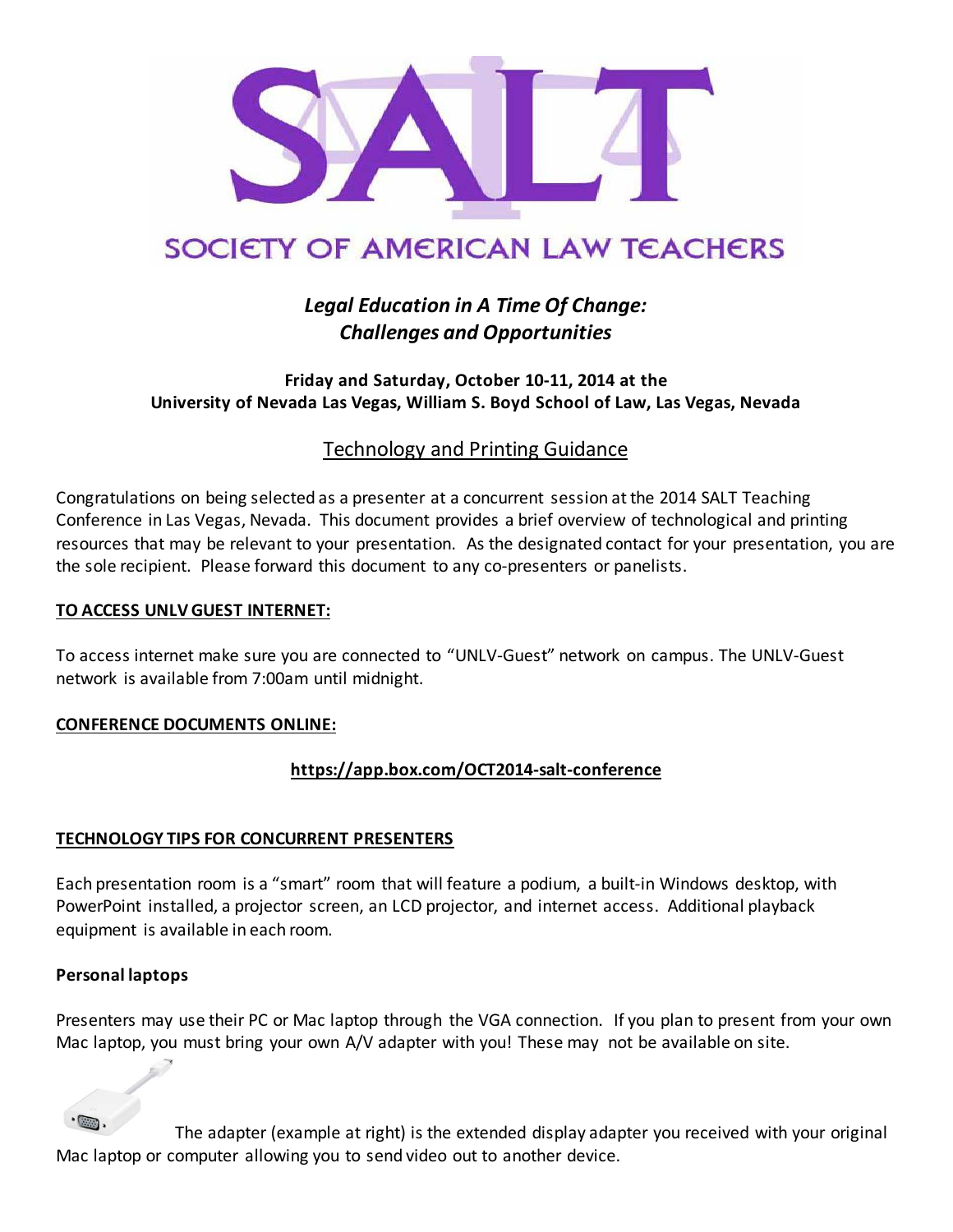**Powerpoint or Video Presentations**

**UNLV Boyd School of Law prefers that presenters bring copies of PowerPoint presentations on USB flash drives, CD or DVD. Please check in your technology at registration. Projection from personal laptopsis acceptable as well and technology staff will be available via registration to assist with technology issues that may arise.** 

Even if you choose to present from your own laptop, you should bring your presentation on a USB flash drive to prevent any potential issues.

**For presentations with embedded video or audio,** we recommend that you follow these steps to copy your presentation to your USB device:

1. Prepare your PowerPoint file and embed your A/V (.avi, .mpg or .mpeg, and .wmv video files work best with PowerPoint).

2. Create a NEW FOLDER on your computer. (Here, the folder name NEW FOLDER is proxy for a name of your choosing.)

3. Copy all audio/video and your PowerPoint file into that NEW FOLDER. Make sure your PowerPoint file points to the audio/visual files in that same NEW FOLDER.

4. Transfer the entire NEW FOLDER onto your portable USB drive.

5. TEST your presentation. Close everything and open your presentation directly from your USB flash drive. All your A/V should play seamlessly.

6. Bring your portable USB drive to your presentation! Your entire NEW FOLDER can be loaded onto the room's computer, and you should be good to go.

#### **HANDOUTS**

If you plan to distribute handouts during your presentation, the easiest solution is to bring hard copies with you. If you can't or don't wish to travel with your handouts, you can also FED EX them to yourself at your hotel ahead of time. If you choose that route, be sure to contact the hotel and ask them for instructions and recommendations to ensure the documents arrive as you wish.

Always bring an electronic copy of your handouts with you on a USB or thumb drive, just in case.